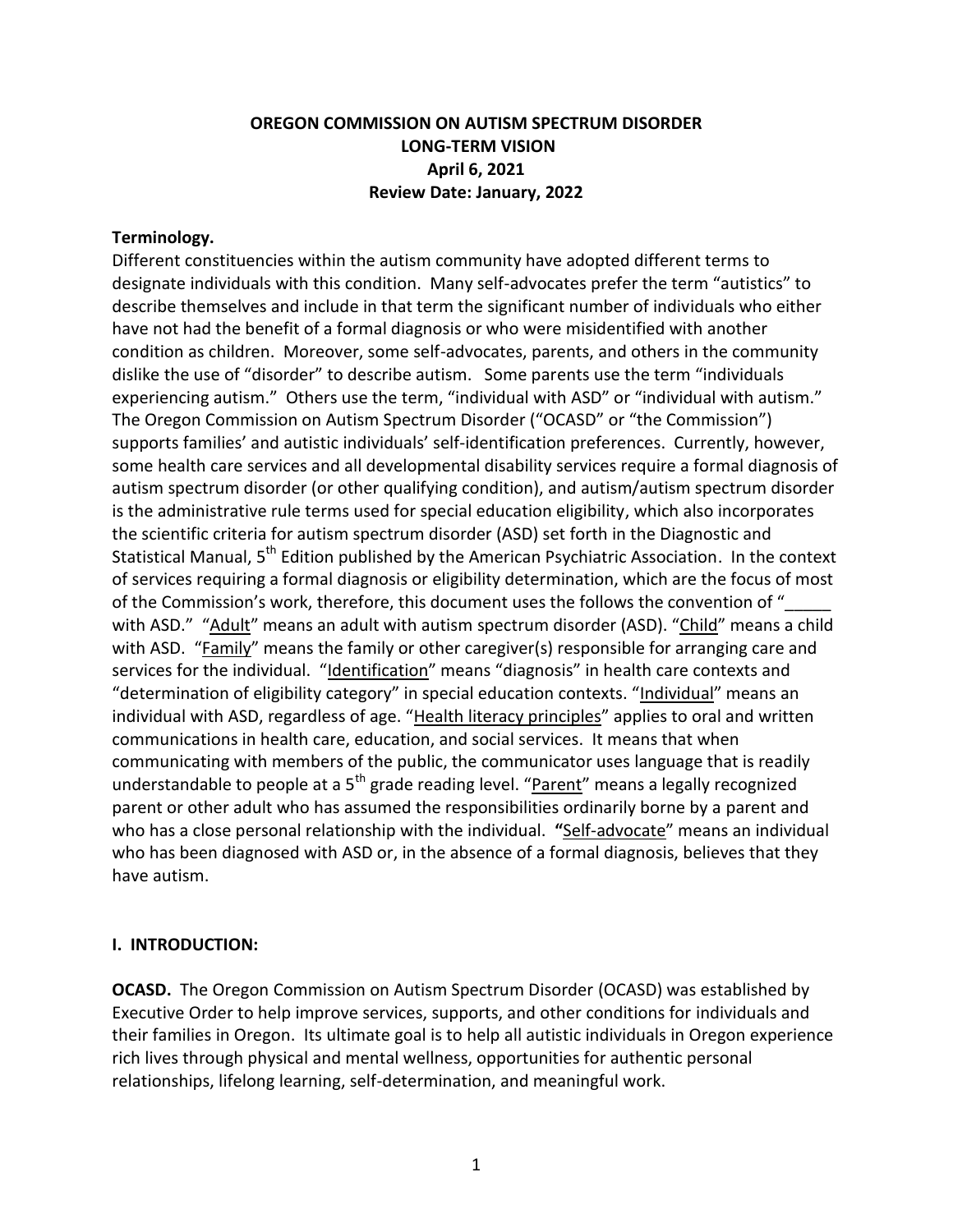**ASD.** ASD is a complex neurodevelopmental condition that affects many areas of functioning. It is no longer considered a single biological condition because of the genetic and behavioral diversity among the ASD population. What unifies the population is that their biological differences disrupt the course of social emotional development at or near birth. Current estimated prevalence is on the order of two per 100. In addition, the overwhelming majority of individuals with ASD have more than one condition. Many have four or more conditions, which can be physical, mental health, or both. Thus, individuals and their families usually require services and supports that span many public and private agencies throughout their lives. This makes ASD one of the more common neurodevelopmental conditions and one of the costlier for individuals, families, and society at large. It also requires effective coordination across service providers from health care, education, and social services, each of which can have different eligibility requirements, governing law, service models, and payment models.

The efficiency and effectiveness of services provided to individuals and families are key to both better life outcomes and to lowering the fiscal impact of ASD. Adults who were identified only as adults report long and painful struggles. Historically, outcomes for adults who were identified as children have also been discouraging. The fact that this is gradually changing with more research, more accurate identification, and better interventions provides the most powerful reason to continue to improve.

The fiscal burden of inadequate and uncoordinated services for autism falls on individuals and families in several ways. First, families need to pay more for services and supports for their child. Second, many parents must give up work hours or jobs to arrange care for their children and deal with multiple providers offering conflicting approaches. Third, individuals who did not receive adequate services as children may earn less by falling short of their potential as wage earners and may be less independent in their daily lives, thereby requiring more services. Finally, inefficient and uncoordinated services simply waste money.

Less apparent but equally important, most of the changes needed to provide better services and supports for individuals and their families will enhance the effectiveness of services for a broad swath of individuals, including those with and without identifiable mental health conditions.

**Role of services in the lives of individuals and their families.** This Long-Term Vision focuses on services and supports not as ends in themselves, but as a means to ensure that individuals and their families can have rich and flourishing lives as parts of their broader communities.

The behavior and characteristics of individuals vary widely. Because there is so much diversity within the autistic population, there is a broad range of views about what autism is and how best to serve those who experience it. Some rightly emphasizes that many autistics (especially those who are now adults) have not had the benefit of a formal diagnosis or special education eligibility determination. In addition, there is active debate within both the autism community and the broader disability community about the role of terms such as disorder, normality, and typicality. At present, our health, education, and social service systems require a formal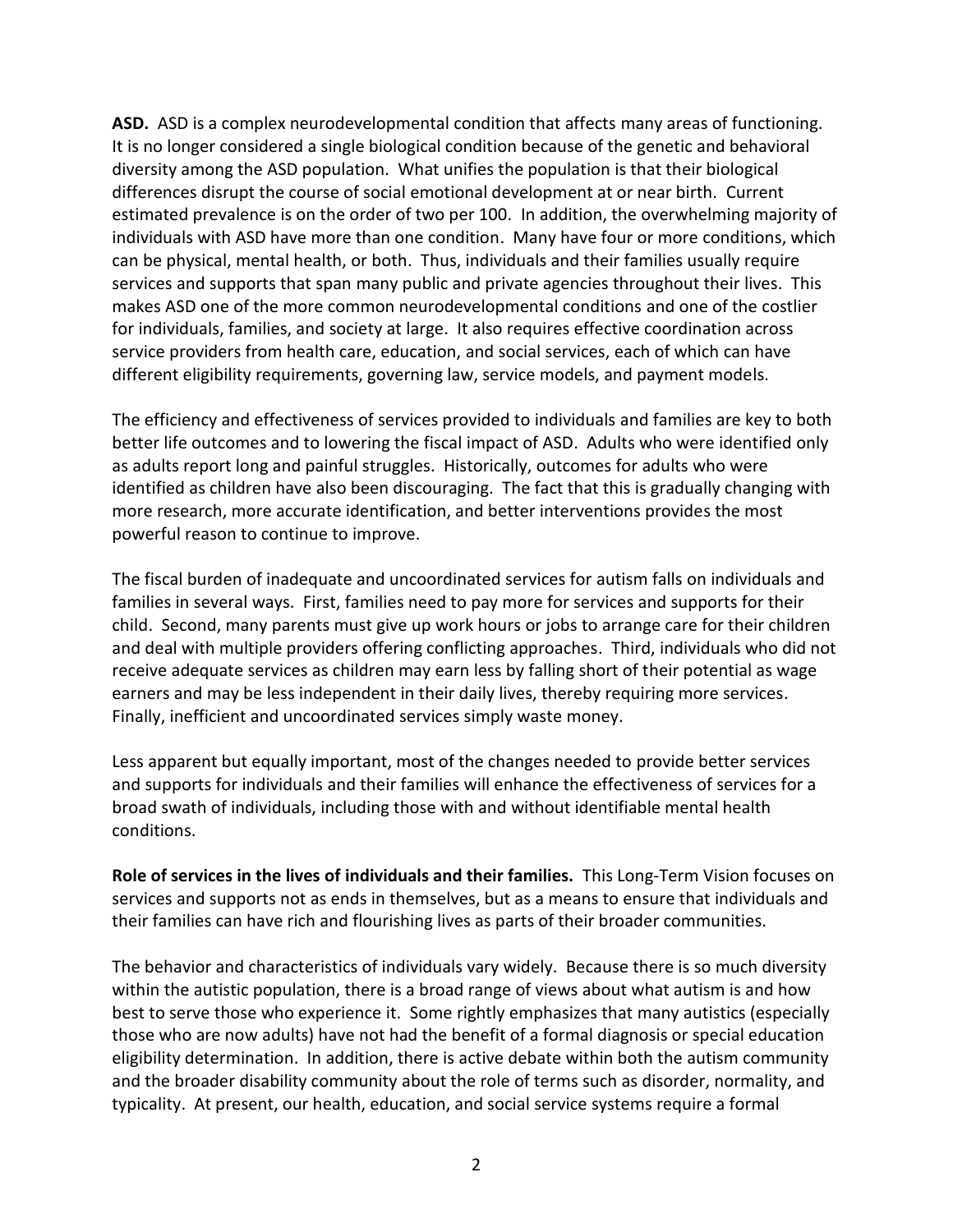identification of autism spectrum disorder or other qualifying disorder in order to provide services, and proof of greater dysfunctionality to get a higher level of services and supports. This sets up an unhelpful and sometimes disempowering tension between the need to prove dysfunctionality in order to enlist professional support and the need to foreground the strengths, potential, and commonalities autistic individuals share with non-autistic individuals. In addition, both within and outside the autism parent community, there has been strong advocacy for views and services that many others believe are either unhelpful or harmful for them or their children. Notwithstanding this diversity of views, several things seem clear.

Parents raising an autistic child have the same basic goals as those raising a non-autistic child: to help the child develop their strengths, work around their weaknesses, and become as selfsufficient and happy as they can be. As the understanding and acceptance of autism have grown and as services have improved, it is realistic to expect that, with the right services and supports from childhood, most adults can have, loving relationships with family and partners, friends, meaningful work, and active participation in their communities.

All parents draw on the help of others to raise their children, whether professionals such as pediatricians, or natural supports (family, friends, schools, child care and babysitters, faith communities, sports teams, music teachers, and the numerous others who help parents and their children create a meaningful life). Thus, for both parents and children, development is always a social process. Although disability is a natural part of the human experience, almost no parent comes to their child's autism armed with the knowledge or skills needed to understand and respond in a way to achieve their basic goals for the child. For that they need more expert help than parents of non-autistic children, not only for their child, but sometimes also for themselves.

Foundational social and cognitive development occurs within the context of the family. And while development increasingly shifts away from the family thereafter, most parents continue to play a supportive role throughout their child's lifetime. In addition to loving and encouraging their children as most parents do, the multiple roles of parents include: (a) learning about ASD and any other condition their child may have, (b) learning about their own child's strengths, differences, and needs, (c) learning how to coordinate, make decisions, and advocate for their child's care, (d) helping their child's social emotional development and meeting their child's other daily needs, (f) sharing with their child a vision for their future that includes high hopes, dreams and expectations, (g) helping their child understand that having a disability does not define someone's worth or potential, (h) maintaining their own physical and mental health, and (i) doing everything else that parents of non-autistic children do to work, maintain the family, and participate in their community. This is a tall order, and no parent plays all these roles equally well, all of the time, or without the paid and unpaid support of others.

Quality services for children can make a big difference in allowing them to achieve full lives. As with non-autistic children, it is usually difficult to predict how much a given child can achieve or how well integrated into their communities they will be as adults. Many children become much more functional over time, while others face increasing challenges during adolescence as they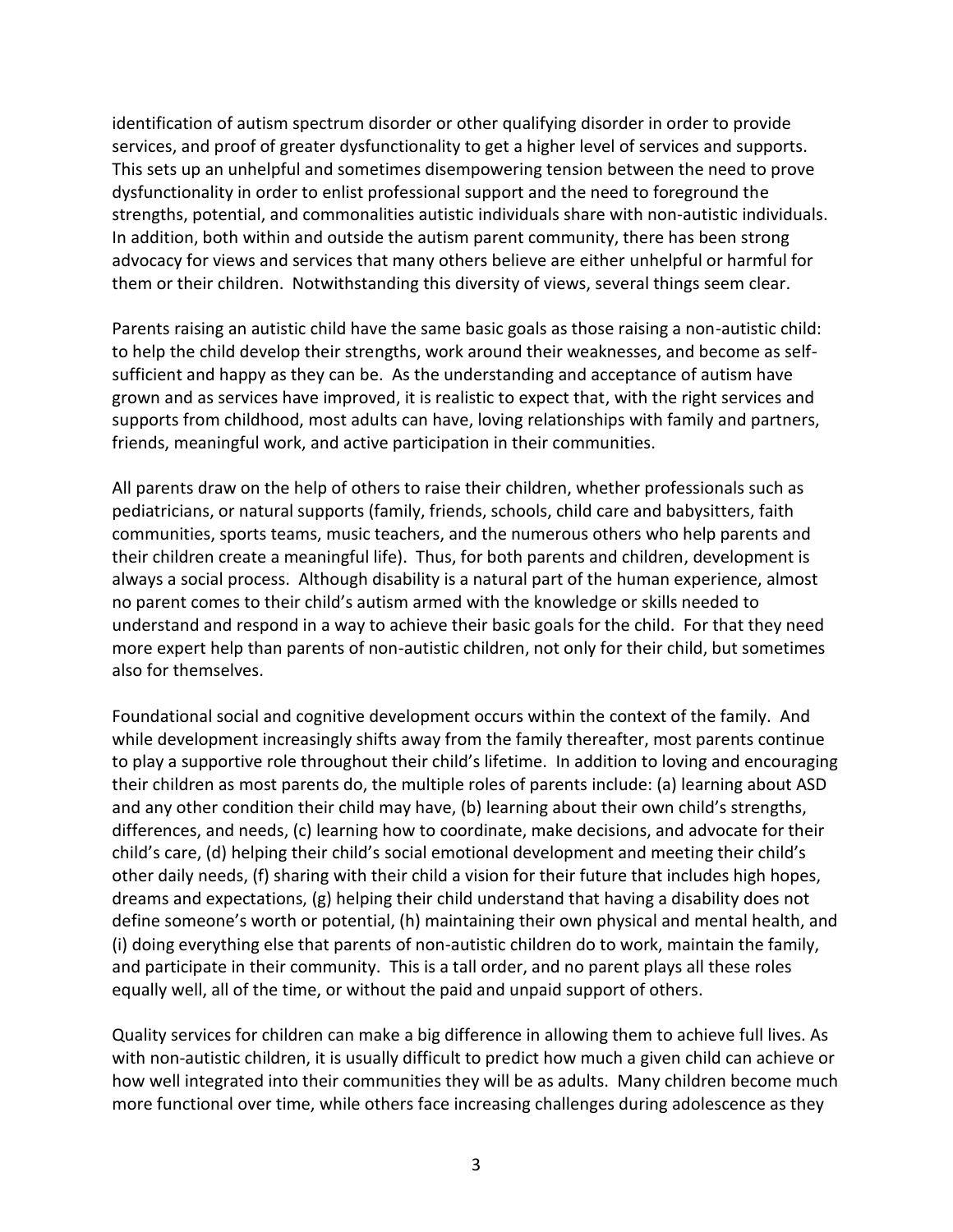experience anxiety, depression, or other later-developing conditions. For many, physical or social aspects of life in the world of the non-autistic is stressful, for others not as much. Expectations need to be high but realistic, constantly toggling between the long-term goals of good relationships, meaningful work, community participation, and maximum independence and self-determination, on the one hand, and, on the other, the short-term goals of emotional well-being, safety, health, opportunities for growth, and problem-solving to lower barriers – all while respecting both the unique abilities and the unique limitations of the individual in question.

For autistic adults, growth does not stop, and for most, neither does the need for effective services and supports. The majority of individuals will at some point need affordable housing options with either environmental modifications, the availability of adult assistance or both; support in finding and maintaining jobs commensurate with their abilities; and a variety of other supports. For those who need them, quality services can help individuals stay safe and healthy, connect with others, and engage with the world in the ways they desire.

**Purpose of this document.** This document is designed to outline the state of the world that individuals and their families need in order to secure their health, safety, and ability to function as full members of society. It contains the goals towards which the work of the Commission will be directed over the years to come. The vision of the Commission is ambitious, but we are confident that we can achieve these goals over time in collaboration with the many wonderful people in the autism community, those in other disability communities, and those without disabilities who wish to create better health, education, and social services.

The Long-term Vision is intended to be a living document that is updated from time to time to reflect current scientific knowledge, feedback from stakeholders, and developments in the broader landscape of governmental and private organizations serving individuals and their families.

**Assumptions.** Following are the basic "ingredients" for providing adequate services and supports for individuals and families. These are goals towards which the elements of this Long-Term Vision are aimed. Although they are framed in terms of service providers, the primary responsibility for ensuring the existence of these items lies with the organizations and administrators that fund and employ the service providers and organize their work.

1. Service providers who have received adequate professional training in general and training on ASD specifically to competently provide the services needed by individuals and families.

2. Service providers who are culturally competent and have adequate linguistic competence or translation services relative to the individuals and families they serve. 3. Service providers who understand the specific characteristics of the individual/family and how that should affect the services provided.

4. Access to an adequate number of service professionals to perform the tasks that need to be performed, in all areas of the state.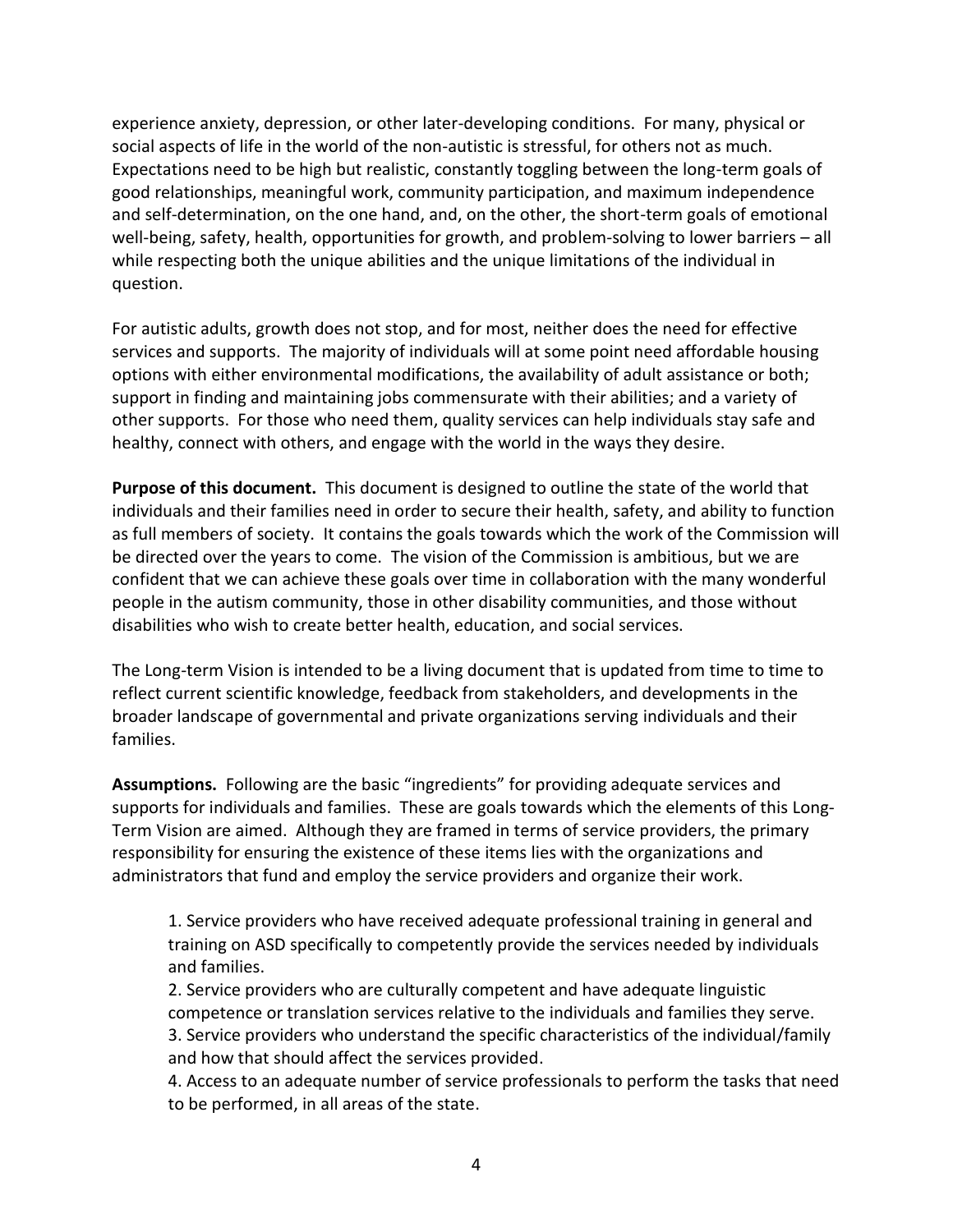5. Adequate supports for individuals and families to ensure that they can make appropriate choices regarding care and services for which they are eligible, access those services, participate effectively in their or their child's development and care, and lead fulfilling lives.

6. Service providers who collaborate with each other on a regular basis to (a) ensure that all needed services are being provided, (b) communicate important information, (c) problem-solve, and (d) expand their own professional knowledge.

7. Adequate funding and institutional support for needed services and collaboration with other professionals.

### **II. LONG TERM GOALS**

**Note on OCASD's collaboration with other organizations.** Most of what is needed by individuals and families with ASD is also needed by individuals and families of those with other conditions. Most of what service providers need to know in order to appropriately serve individuals and their families will help them better serve non-autistic individuals as well. Thus, every area of the Commission's work will involve extensive collaboration with stakeholders and organizations that have similar goals.

**Note on rationale for certain goals.** In order to make this Long-Term Vision easier to read, the rationale for some of the goals has been placed in footnotes.

### **1. PROFESIONAL TRAINING**

## **1.1 Degree and Certification Programs:**

**1.1.1 Human behavior basics: biology and psychology.** All training programs for educational, social service, and physical and mental health care professionals will include training in the current biology and psychology of behavior that includes the social emotional aspects of human behavior and the interplay between social, emotional, cognitive, sensory, and motor functioning. The training will be at a level appropriate to the scientific level of the professional discipline.<sup>1</sup>

**1.1.2 Human behavior basics: early development.** All training programs for educational, social service, and physical and mental health care professionals will include training in birth to five developmental psychology and its impact on subsequent behavior. 2

**1.1.3 Communicating with others outside of one's profession.** All professionals will receive training on communicating their professional concepts and conclusions in terms that are accessible to those at an eighth-grade reading level (referred to in the literature as principles of health literacy). $^3$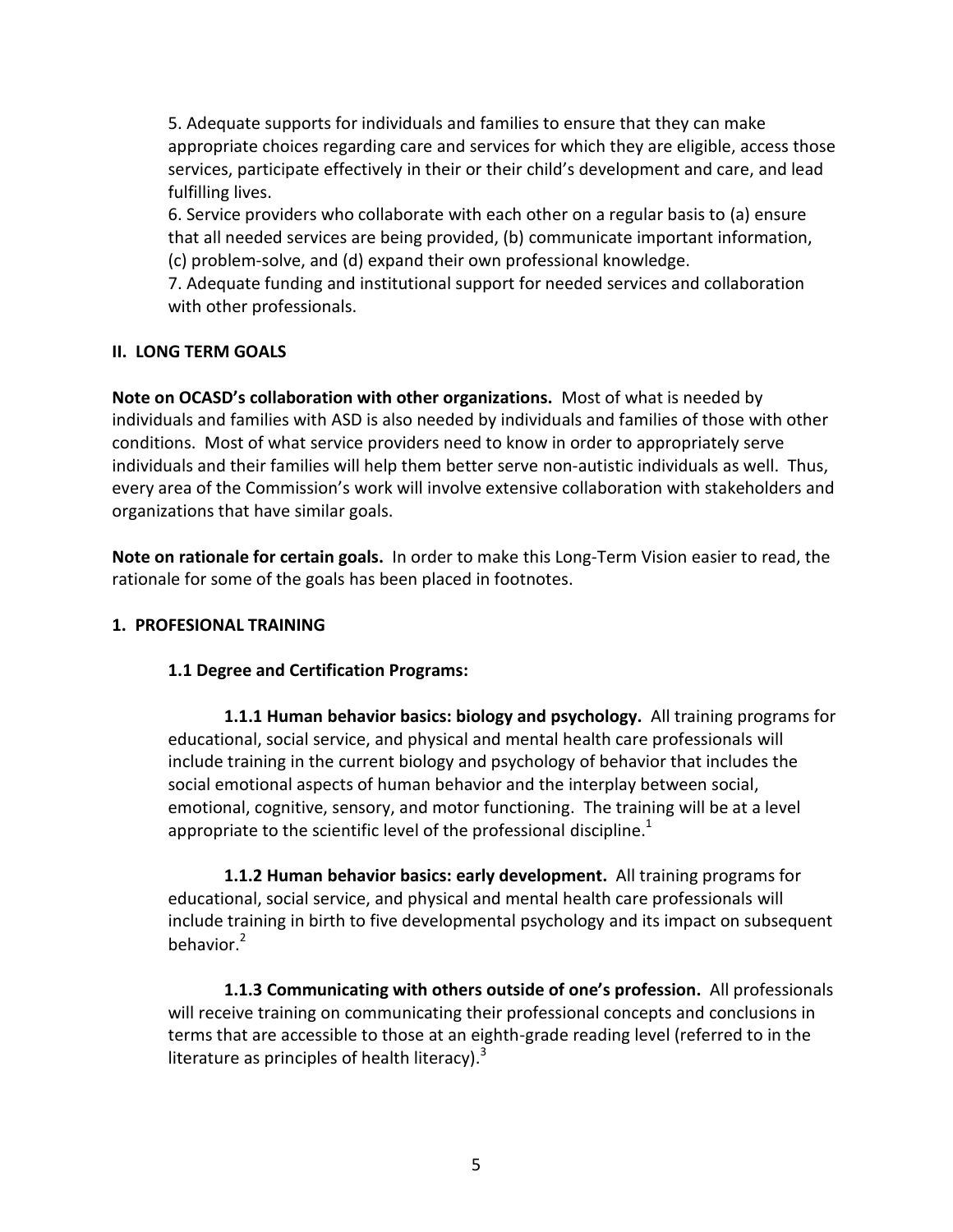**1.1.4 Childcare workers.** Licensed family day care and center-based childcare workers will receive suitable training in the biology and developmental psychology of human behavior (including the social emotional aspects of behavior) and the interplay between social emotional, cognitive, sensory, and motor functioning. The training will also include ASD indicators.

**1.1.5 ASD general.** All training programs for K-12 educators, social service professionals working with individuals, and mental and physical health care professionals will include basic training in ASD. Basic training will include (but not be limited to) ASD indicators and what they mean; how to apply the outcomes research on ASD interventions to individuals; professionals: how to collaborate with families/individuals, as appropriate to the profession; families/individuals: how to collaborate with professionals; the health care, educational, and social service programs and agencies serving individuals and families.

**1.1.6 Differential identification of ASD.** All health and education professionals who are involved in the formal diagnosis or identification of ASD will receive training in the differential identification of ASD appropriate to their role in the identification process. This training will include both didactic and supervised practice, meeting minimum standards.

**1.1.7 Public safety officers and correctional personnel.** As part of their initial certification, public safety officers and correctional personnel who interact with inmates will receive human behavior basics and ASD-specific training suitable to their roles.

**1.1.8 Licensed health professionals.** Licensed health professionals who submit information to third party payers to obtain coverage for goods or services will be trained on the information needed to support medical necessity. See Goal 6.7 below.

#### **1.2 Continuing education:**

**1.2.1 Professionals who did not receive all the training specified in Goal 1.1.** Health, education, social service, and criminal justice professionals, and other emergency first responders, who have not already received the training described in Goal 1.1 will complete continuing education to obtain an equivalent level of understanding within a specified period of time after beginning work in the field. Professionals will receive updated trainings on a predetermined schedule.

**1.2.1.1 Social service professionals.** The elements of training will include everything in Goal 1.1 except the training for childcare workers and formal and informal diagnosis and identification.

**1.2.1.2. Criminal justice professionals.** All criminal justice professionals will receive ASD basic training. Prison guards and criminal justice professionals who have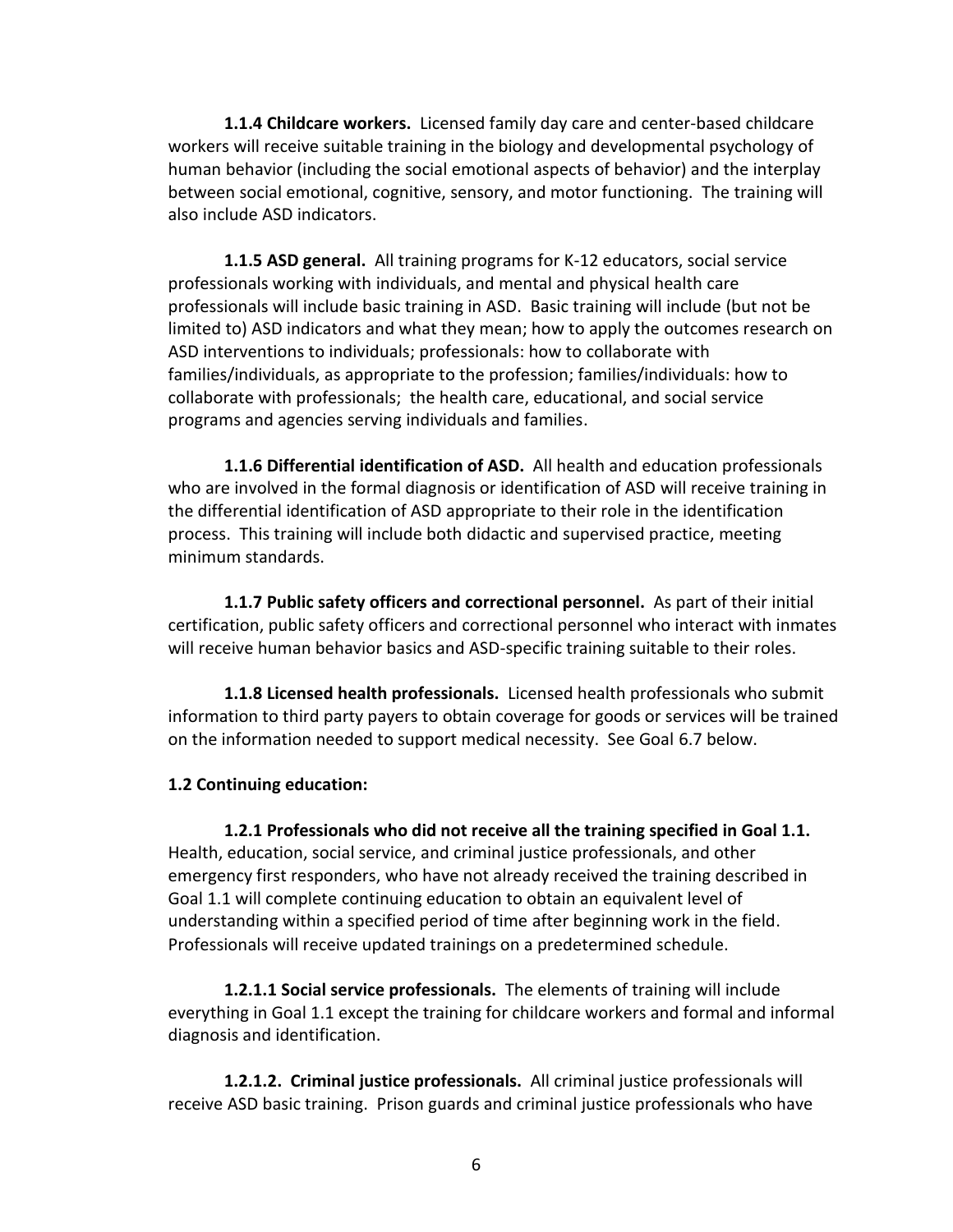responsibility for charging and prosecuting decisions will receive training in behavior basics (biology, psychology, and developmental psychology) suitable for their roles.

**1.2.1.3 ASD General training for ancillary staff who may interact with individuals.** Public and private agency staff members who may interact with individuals, e.g. school secretaries and bus drivers, will receive training in how to communicate with individuals.

**1.2.2 Online training modules.** There will be approved online trainings available at nominal cost for the didactic content in Goal 1.1

# **2. TRAINING FOR BUSINESSES AND OTHER ORGANIZATIONS.**

**2.1 Businesses and other organizations serving individuals.** There will be trainings available for businesses and other organizations on how to provide autism-friendly services to the public.

**2.2 Businesses and other organizations employing individuals.** There will be trainings available for businesses and other organizations on how to recruit and provide support for autistic employees.

# **3. RESOURCES FOR FAMILIES AND INDIVIDUALS TO NAVIGATE LIFE WITH AUTISM. 4**

**3.1 Autism awareness.** OCASD and the websites of other state agencies will provide links to vetted ASD information.

**3.2 Service navigators**. Across the lifespan, every family and adult will have access to service navigators who are knowledgeable about evaluation, services, and supports for individuals with ASD and their families relevant to the individual's age. Autism navigators will help families and individuals identify and understand how to access those resources. Autism navigation will start immediately upon referral of a child for an ASD evaluation.<sup>5</sup>

# **3.3 Evaluation support.** See Goal 4.1.

**3.4 Educational resources.** Every parent of a newly diagnosed/identified child and every newly diagnosed adult will have access to curricula employing health literacy principles that include at least the elements listed below. These elements will be available as options for parents to choose in places and formats that are readily accessible to them (e.g., written resources, in person trainings outside of their work hours, e-learning opportunities).

**3.4.1 Basics of ASD for parents and individuals.** The DSM criteria for ASD, what the criteria actually mean, the diversity of the population (biological, gender,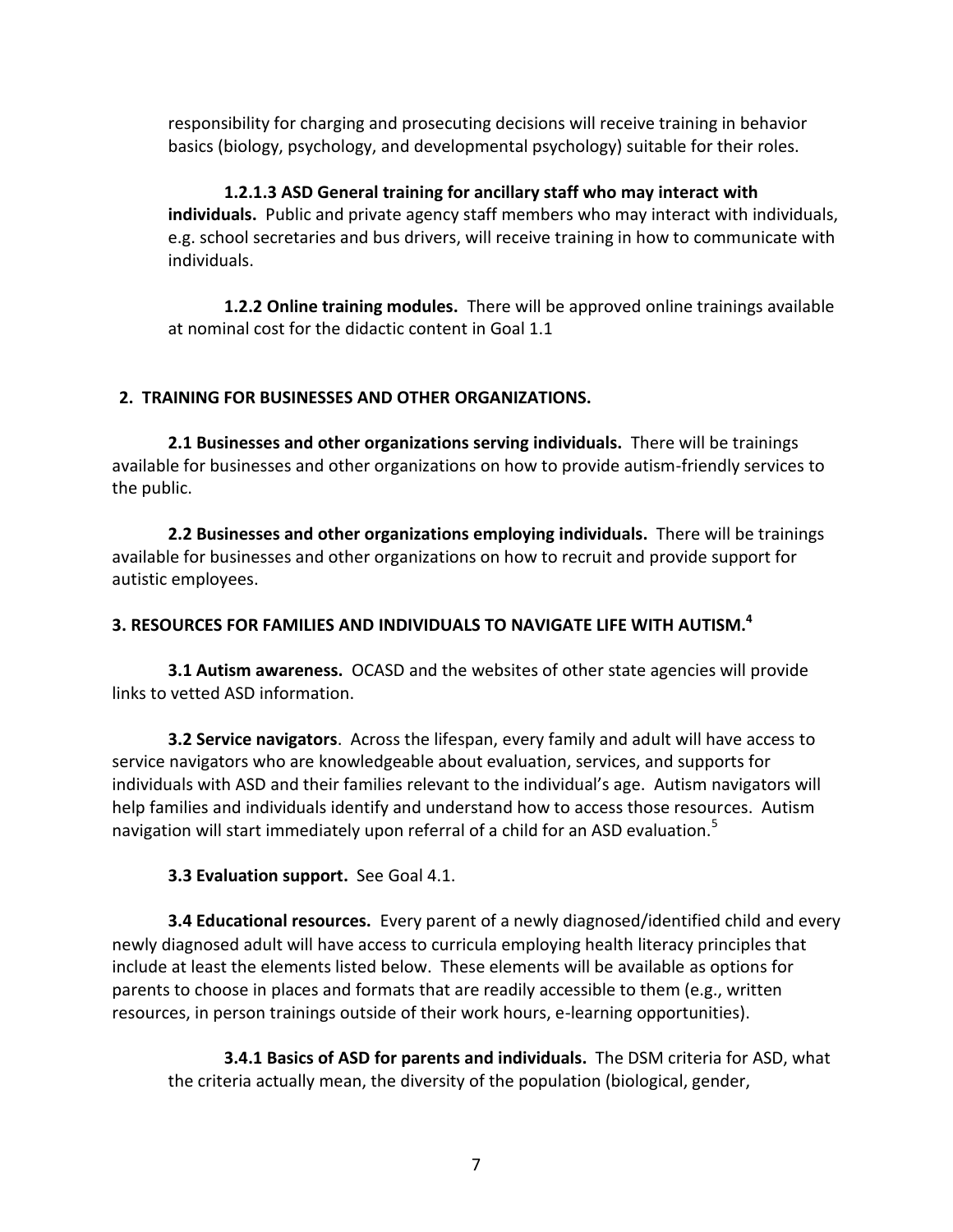psychological, co-occurring conditions, cultural), and the current state of the research on the causes of ASD.

**3.4.2 Generally recommended services for individuals and characteristics they are best suited to address.** Information on interventions with the best available evidence and how to select appropriate services for an individual. There will be separate tracks covering early childhood, middle childhood/adolescence, and adulthood.

**3.4.3 Availability of services and supports in the community**. Information on peer supports, available services, and opportunities for inclusion. Note that this curriculum element will provide general information on the types of services available in communities throughout Oregon; care navigators will possess information specific to a given parent's community. There will be separate materials covering services for individuals 0-21 and adulthood.

**3.4.4 Where to obtain reliable information and how to avoid claims without scientific basis.** How to fact check for reliable information on interventions and services. How incorrect information can waste money and harm children.

**3.4.5 Parenting an autistic child.** Skills to engage and support the social emotional and cognitive development of autistic children and to deal with problematic behaviors. How to pace interventions and activities so as to avoid either family or child burnout. The importance of sleep, nutrition, and exercise for both the child and the family. Signs that additional medical or behavioral interventions may be advisable. Parenting teens and adults.

### **3.5 Parent coaching.** See Goal 4.8

**3.6 Counseling.** Affordable and accessible counseling will be available to support the individual's and family members' emotional health and resilience. Counseling will be provided by licensed professionals with specific training in ASD.

**3.7 Support groups.** Parent and peer support groups will be available at either no or nominal cost. An OCASD work group will determine quality standards and sources of funding.

**3.8 Planning for the Lifespan.** Easily understood materials will be available to encourage parents and individuals to plan for needs across the lifespan in the following major domains: (1) relationships and social skills, (2) health, (3) activities of daily living, (4) leisure and recreation, (5) education and vocational training; (6) transportation and mobility; (7) transition to age of majority; (8) employment; (9) income management; (10) financial resources; (11) independent or supported living, and (12) community participation.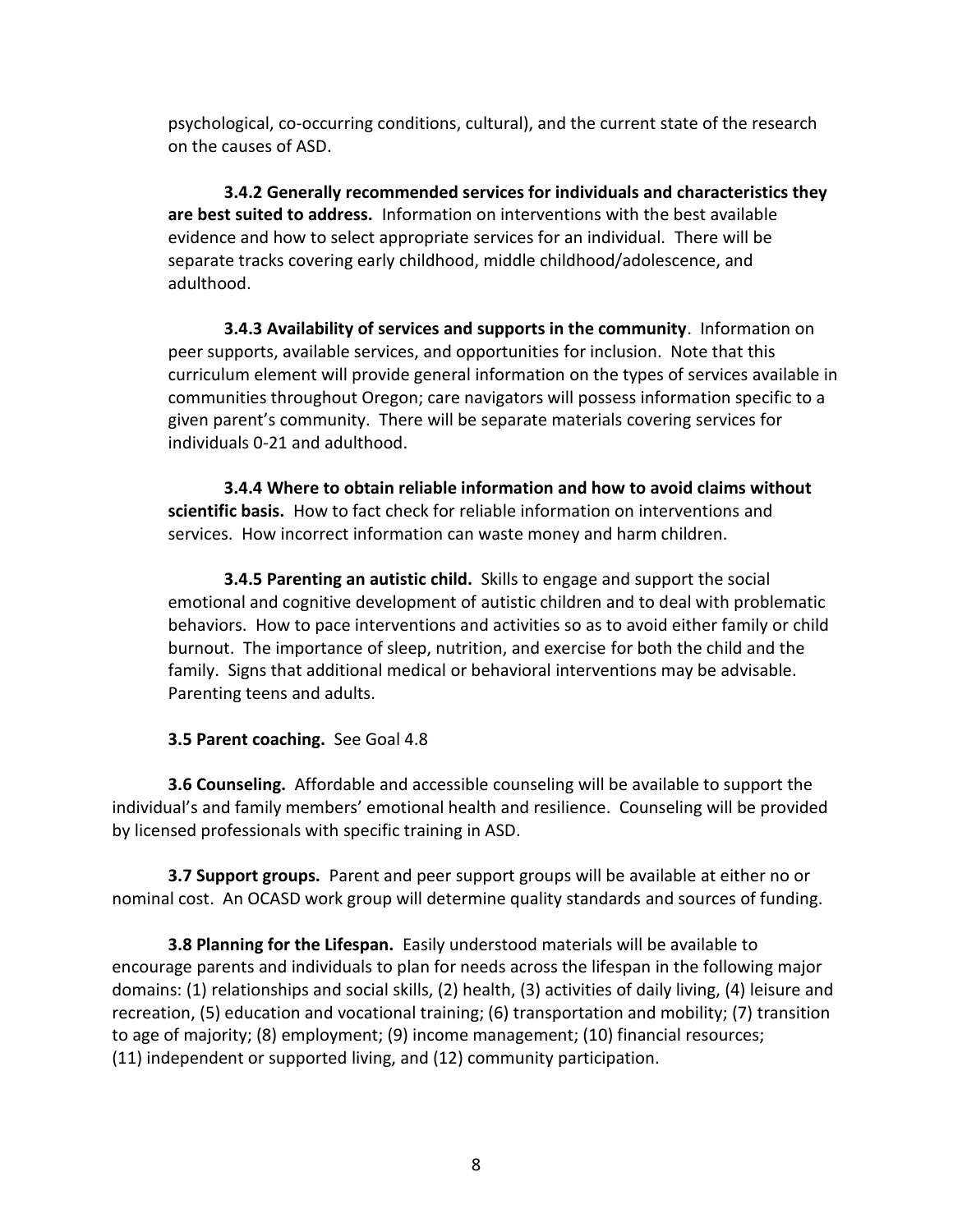### **4. INTEGRATION ACROSS HEALTH CARE, EDUCATION, AND SOCIAL SERVICES<sup>6</sup>**

**4.1 Evaluation support.** Parents and individuals will receive an explanation of the evaluation process and be given the opportunity to ask questions about it both in advance and during the evaluation. Communications with individuals and families will employ health literacy standards. Evaluators will continuously obtain feedback from parents and individual and take steps to improve the evaluation experience for families and individuals.

**4.2 Universal consent forms.** There will be a comprehensive, universally accepted consent form meeting HIPAA and FERPA requirements. The form will cover evaluation for ASD and other potential conditions, as well as release of information. Individuals and parents will receive counseling about consent that meets minimum quality standards.

**4.3 Standards for information control within organizations.** Parent/individual consent will govern information sharing between organizations. In addition, there will be standards within organizations that limit sensitive information to those who need to know it in order to do their jobs.

**4.4 Information systems.** Computer-based information systems will support secure information sharing across disciplines and services at the discretion of the parents or individual (e.g., Evault) and follow principles of health literacy.

**4.5 Tool for building a comprehensive picture of individual/family (information sharing tool).** There will be a standardized tool for information sharing across systems and providers. The tool will capture data on the functioning, unique characteristics, and preferences of the individual with ASD and their family/caregivers. The tool will capture the results of both formal assessments and informal observations (including those by parents and caregivers). There will be standards for the data elements so as to enhance (a) the usefulness of the information for recipients who do not share the originator's discipline and (b) the privacy of sensitive information.

**4.6 Comprehensive intervention standards and planning tool.** There will be standards identifying a comprehensive package of ASD interventions that should be available and funded for all individuals and families based on assessed need. There will be a comprehensive checklist of common service and support needs for individuals with ASD and their families. The checklist will address both individual traits and the environmental supports an individual may need to be healthy and safe. The checklist will clearly identify (a) categories of intervention that should be provided to all individuals with ASD according to their developmental level (e.g., for social emotional development), (b) coaching and interventions for parents provided or supervised by licensed professionals, (c) blank spaces for service and support needs that are not listed but that may be required because of co-occurring conditions or other factors unique to the individual, and (d) spaces to identify which agency or provider will be responsible for the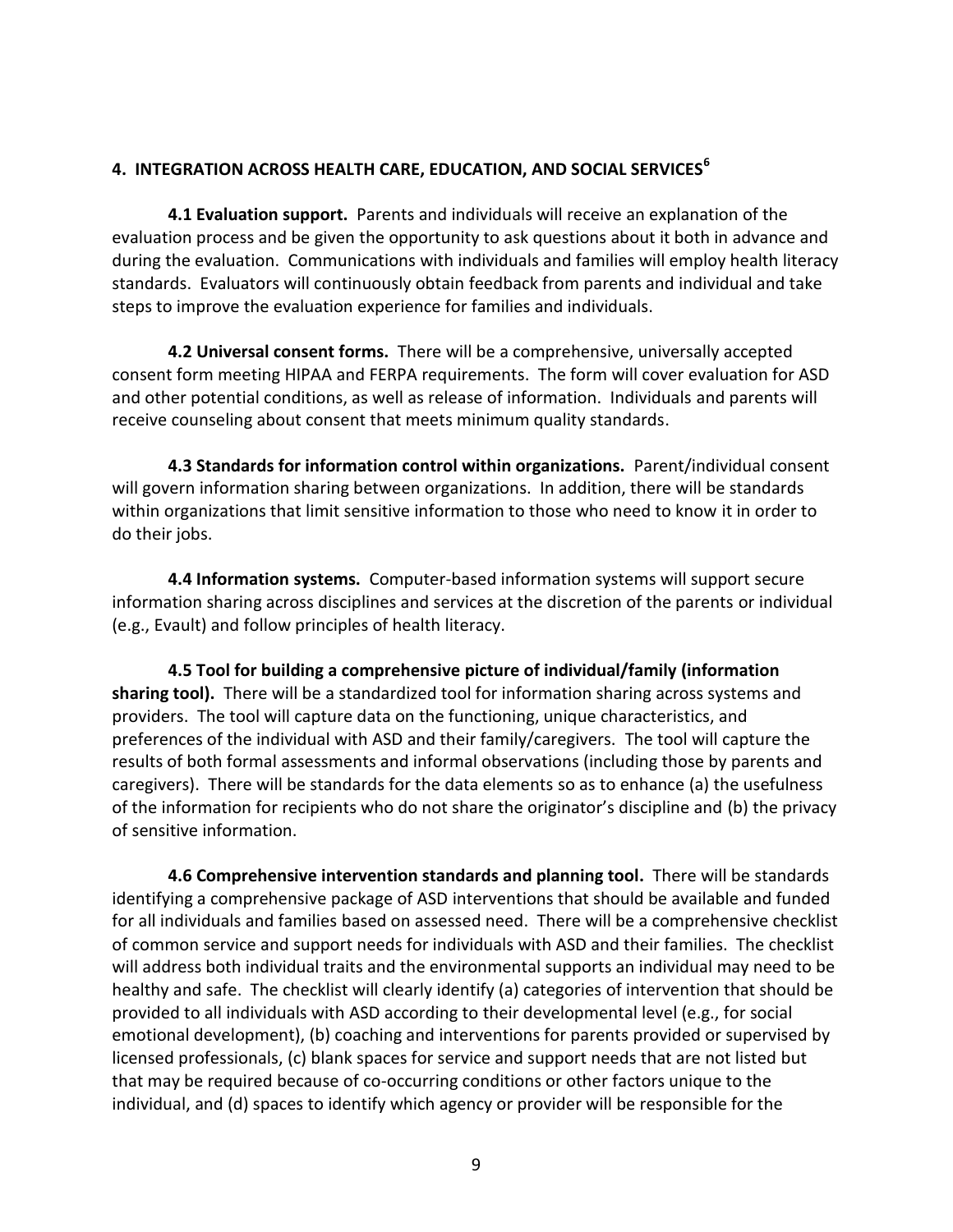service or support. Use of the planning tool will be initiated upon diagnosis/identification and updated regularly.

**4.7 Whole picture identification and initial service planning.** For purposes of this Long-Term Vision, Whole Picture Identification means a single coordinated, cross-system process whereby an individual is evaluated for ASD, made eligible for all public and private services for which they qualify, and comprehensively assessed for service needs. Pre-evaluation steps will be taken (e.g., screening for ASD and adverse childhood experiences) to ensure that there is a reasonable basis to believe an evaluation for ASD is appropriate. All ASD evaluations will meet the minimum quality standards identified by OCASD, incorporate sufficient parental consent to evaluate for all suspected conditions, and gather information needed for eligibility and service planning for all health care and state and local agency purposes (including education). Initial service planning standards will include individualized service recommendations and parent counseling based on the specific characteristics of the child and the family. Use of the information sharing and planning tools will be initiated as part of the identification process.

**4.8 Parent interventions and coaching to support children's social emotional development.** All parents will have access to interventions to develop their ability to engage with their children and to foster their children's social emotional development. In this context, interventions are programs delivered by or under the supervision of licensed professionals who have been trained in a parent-mediated program based on published developmental psychology and biological research, preferably with outcomes research demonstrating effectiveness. Affordable and accessible parent coaching will be available for problem-solving and to improve parents' ability to engage with and support their child's development throughout the lifespan. In this context, parent coaching is provided by a licensed professional with both training and experience in working with the families of individuals with ASD.

**4.9 Coordination of care across systems and providers.** To the extent permitted by the family/individual, there will be ongoing communication among service professionals (health care, education, social service agency staff, personal service workers, and home care workers) to ensure consistency, answer questions, address issues or challenges, and report progress.

**4.10 Transition processes.** There will be standards for the transition process from ECSE to K-12 education that will be met for all children. Existing standards for the transition process to adult life & services will be evaluated, revised as necessary, and met for all youth from age 14 or earlier through age 21 within the education system and within health care.

## **5. STANDARDS FOR EDUCATION SERVICES.**

**5.1 Universal design for learning**. The principles of universal design for learning (UDL), as they apply to students with ASD, will be employed in all educational settings.<sup>7</sup>

## **5.2 Range of settings.**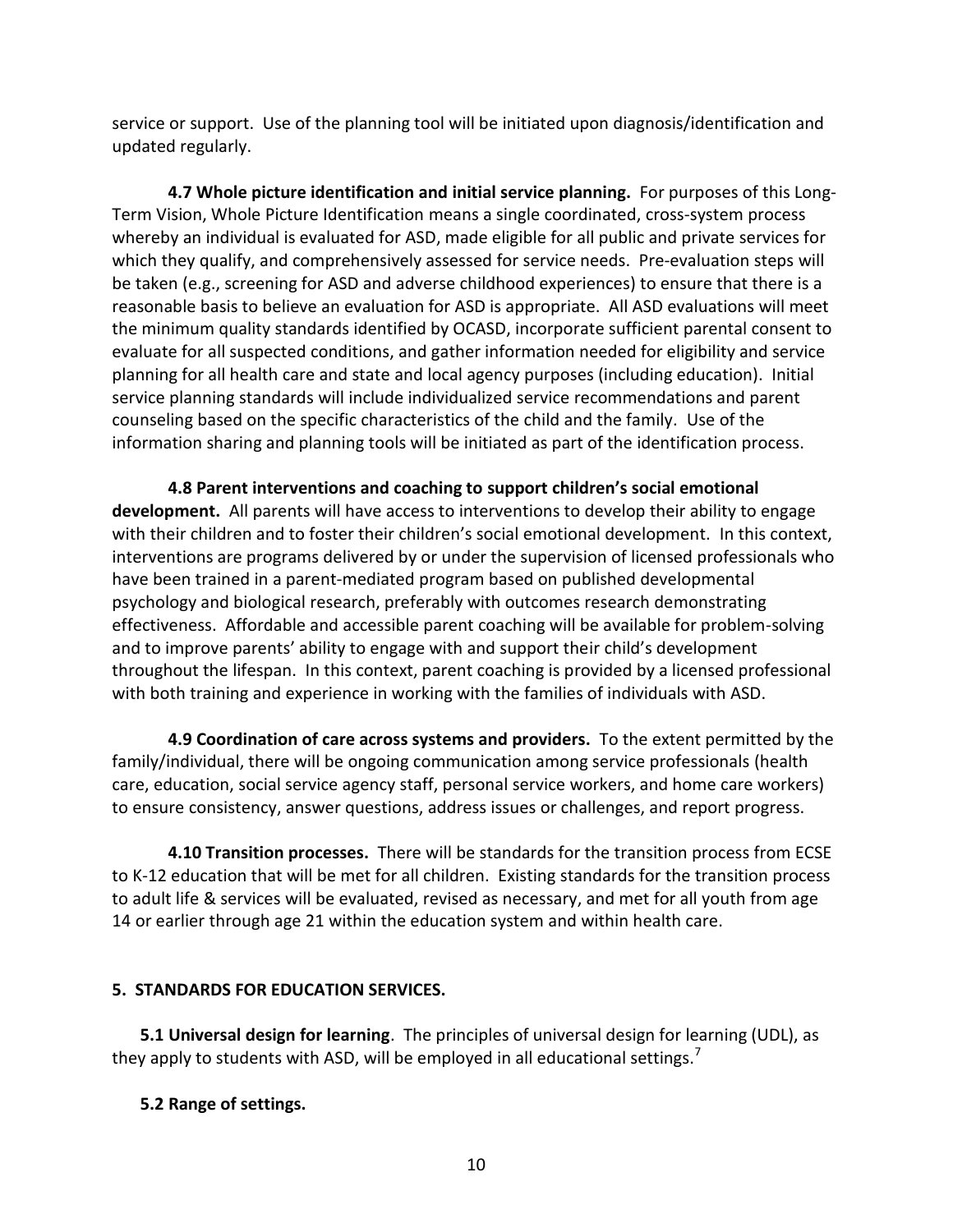**5.2.1. Range of settings available.** Every school district will offer a range of classroom settings that are accessible to students with ASD and meet the diverse needs of the ASD student population. Inclusive classrooms will be available for all students with ASD.

**5.2.2 Standards for inclusive classrooms.** There will be standards for inclusive classrooms that address the needs of students with ASD. Standards might include such things as location of classrooms, physical layout and other environmental characteristics, number of students in the classroom, and training for teachers and paraprofessionals.

**5.2.3 Guidelines to support placement decision-making.** There will be written state guidelines that support sound decision-making with respect to student placements, addressing specific student characteristics (e.g., age, severity of ASD characteristics, cognitive ability, the presence of co-occurring conditions that cannot be accommodated in an inclusive setting, and parental preference for mastery of skills versus the child's exposure to a typical classroom setting). The guidelines will indicate considerations pointing toward or away from different placement options. They will be written employing health literacy standards.

**5.2.4 Support for parents' decision-making.** The decision-making guidelines will be provided to parents in advance of IFSP or IEP meetings. and parents will be offered the opportunity to raise any questions so that they understand the guidelines before the IFSP/IEP meeting. Parents will also be given the opportunity to meet the teachers and view any classroom settings in which their child might be placed.

**5.3 Availability of professionals with competency in psychology** Every educational agency serving students with ASD will ensure that a dedicated licensed professional with demonstrated competency in the biology and psychology of social emotional functioning, mental health disorders, and birth to five psychological development is available to consult with every school team in the development and fulfillment of a child's social communication goals, as well as other goals as appropriate.

**5.4 Expanded core curriculum.** Every child will receive specially designed instruction and related services with respect to an expanded core curriculum that addresses the common needs of students with ASD, based on assessed need. The expanded core curriculum will include social development, communication development, cognitive development, sensory and motor development, adaptive and life skills, executive function skills, and such other elements as may from time to time be established as part of the curriculum.

**5.5 Implementation with fidelity.** There will be a mechanism to ensure that educators providing interventions for ASD and the expanded core curriculum have received appropriate training in the intervention or curriculum element and have access to coaching from someone at a higher level of expertise. There will be a mechanism to determine whether educators are implementing interventions for ASD and the expanded core curriculum with fidelity.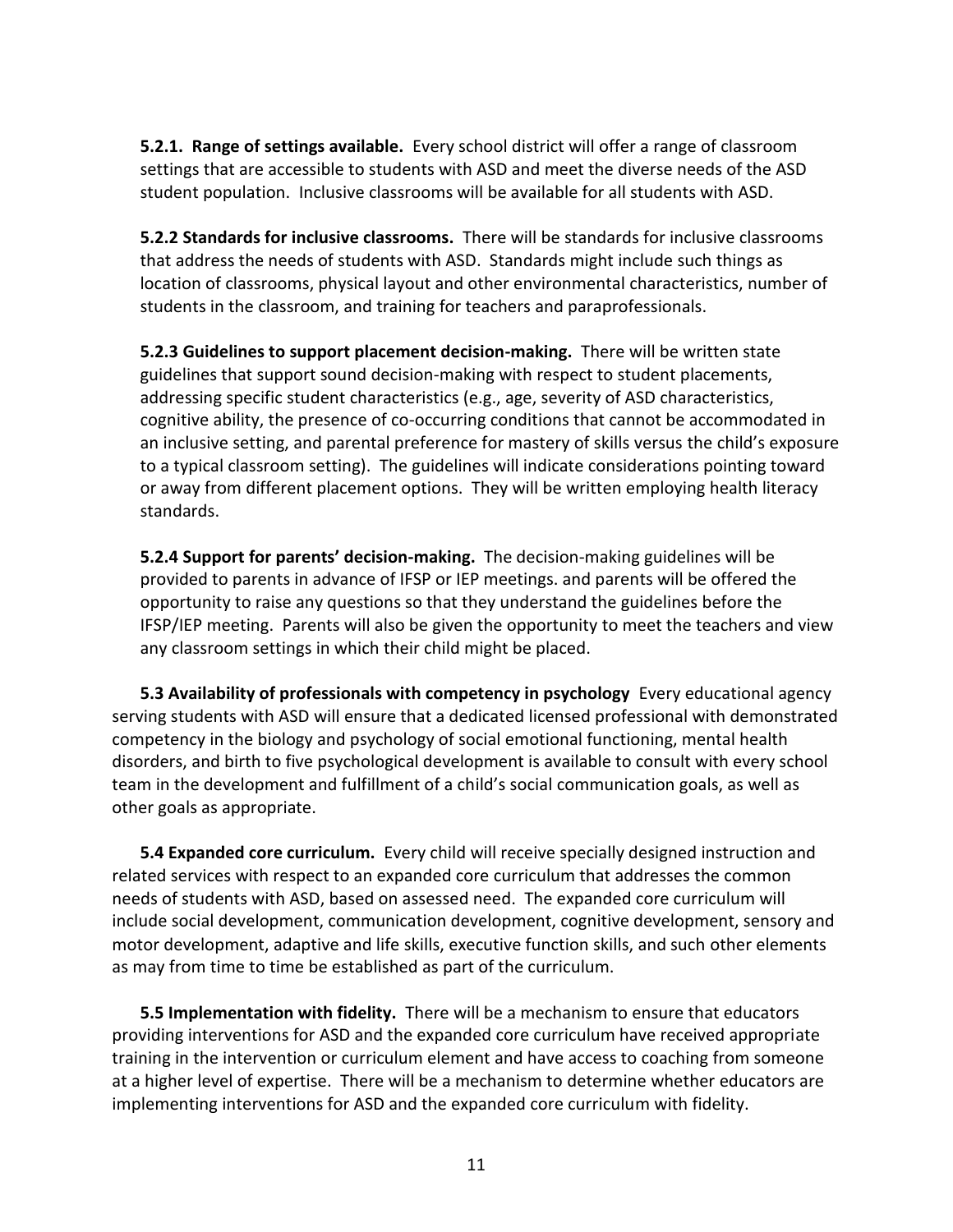**5.6 Assessments of individual learning.** In all educational settings, students with ASD will be assessed to determine whether they can use what they have been taught in a functional way in activities of daily living.

**5.7 Systemic assessment data.** There will be a statewide system for assessing the acquisition of essential skills by children that is sensitive to growth over time. Data will be aggregated to contribute to the evaluation and improvement of programs as well as for accountability.

**5.8 Augmentative and alternative communication.** Given developmental expectations for the student's age, any child who has limited or no speech (in some or all contexts) has timely access to augmentative and alternative communication (AAC). Qualified staff provides training on its use for the child, the teacher, and parents. There will be standards on the role of education professionals in helping to establish medical necessity for insurance coverage.

**5.9 Integration into whole school.** Students with ASD are valued members of their school communities. They are included in all before- and after-school activities and special education classrooms are viewed as an integral part of the school by principals. Special education classrooms are not moved from school to school without sufficient advance notice and explanation to permit families to respond or opportunity to give input into the decision-making process.

### **6. STANDARDS FOR HEALTH CARE, MENTAL HEALTH, AND BEHAVIORAL HEALTH SERVICES.**

**6.1 Screening.** Every child will be screened for ASD by 24 months of age.

**6.2 Environmental standards.** Health care, mental health, and behavioral health providers will be able to provide services in physical environments that are appropriate for individuals with hypersensitivities and other needs arising from their ASD.

**6.3 Communication.** Health care, mental health, and behavioral health providers will have the training, policies, and tools to be able to communicate appropriately with individuals and families.

**6.4 Nondiscrimination.** Health care providers will not discriminate against individuals in the provision of scarce medical resources on the basis of their ASD.

**6.5 Emergency services.** First responders and emergency department staff will have protocols for determining whether an individual has ASD and communicating with individuals, families, guardians, and other caregivers.

**6.6 Co-occurring mental health and substance abuse services.** There will be programs available to address co-occurring mental health and substance abuse issues in the ASD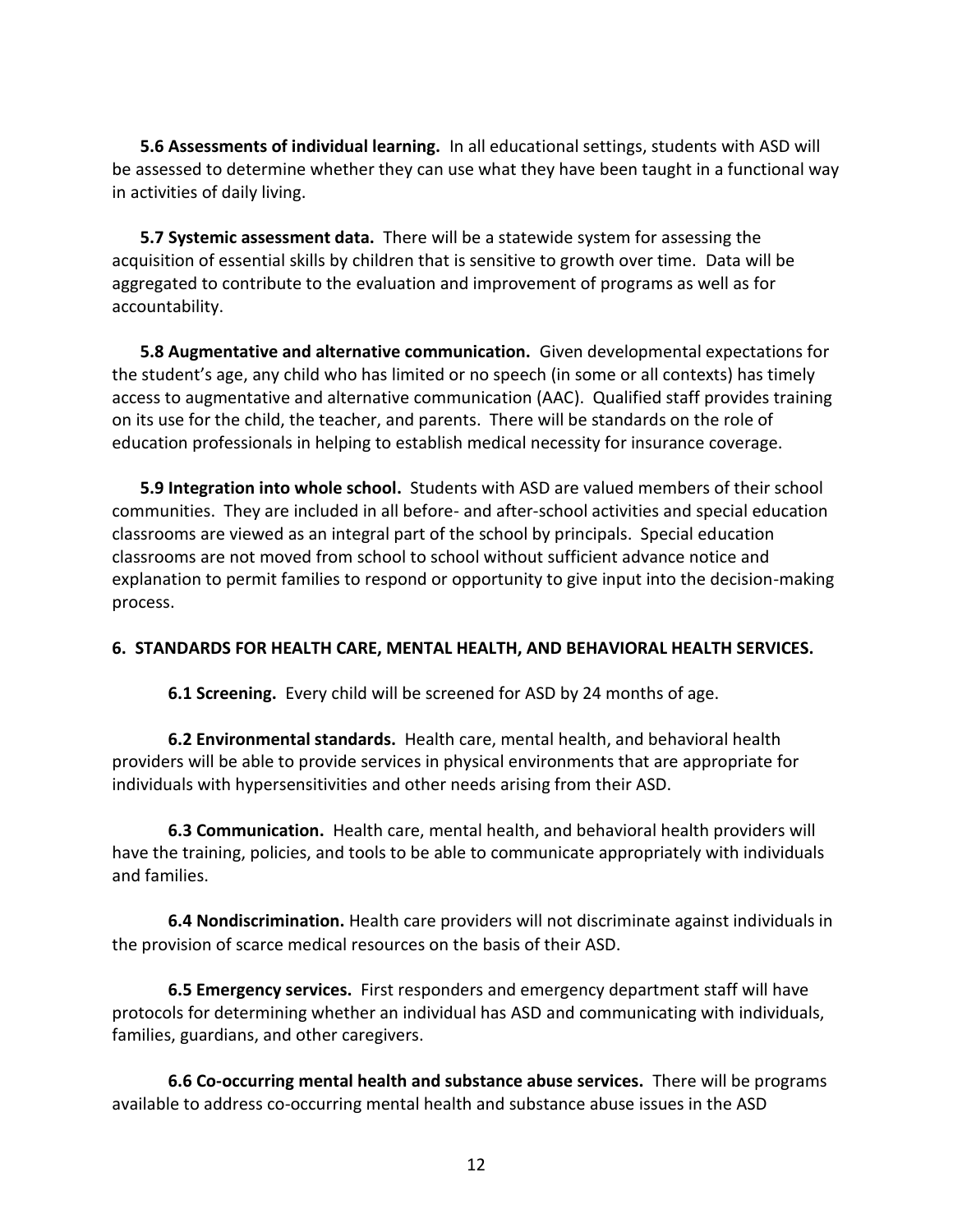population. Such services will be staffed by professionals who have training in how these issues manifest and are best treated in the ASD population.

**6.7 Standardized data elements and forms for demonstrating medical necessity.** There will be standardized forms and data elements to support medical necessity for services and equipment provided to individuals and families.

**6.8** Other issues to be determined.

**7. EFFECTIVENESS AND AVAILABILITY OF SOCIAL SERVICE SUPPORTS.** Ease of access, availability, and effectiveness of supports will be improved. Service gaps will be remediated.

**7.1 Developmental disability services for children.** After hours crisis support will be available for families/individuals with ASD across the age range. Other issues will be identified through feedback from individuals and families and worked on by OCASD.

**7.2 Vocational rehab.** VR workers and job developers will be able to help those with higher cognitive functioning and/or executive functioning issues get and maintain employment commensurate with their capabilities. Other issues will be identified through feedback from individuals and families and worked on by OCASD.

**7.3 Brokerage services.** Challenges in finding and retaining personal service workers will be addressed. Other issues will be identified through feedback from individuals and families and worked on by OCASD.

**7.4** Other issues to be determined.

# **8. AVAILABILITY OF SERVICE PROVIDERS ACROSS THE STATE.**

**8.1 Standards for workforce adequacy: number.** There will be standards for the number of service providers of different types per unit ASD population to ensure that there are enough professionals to meet the needs of individuals with ASD.

**8.2 Standards for workforce adequacy: accessibility.** There will be standards for workforce accessibility through a combination of driving time limits and telehealth options.

**8.3 Standards for workforce adequacy: applicability.** Standards will be applicable to education and social service agencies and both public and private health insurers.

**8.4 Phase-in of standards.** There will be a 10-year phase in to adequate numbers and accessibility of professionals to meet the needs of individuals with ASD.

**8.5 Methods of ensuring workforce adequacy.** OCASD will work with key agencies to assist in developing strategies to ensure workforce adequacy.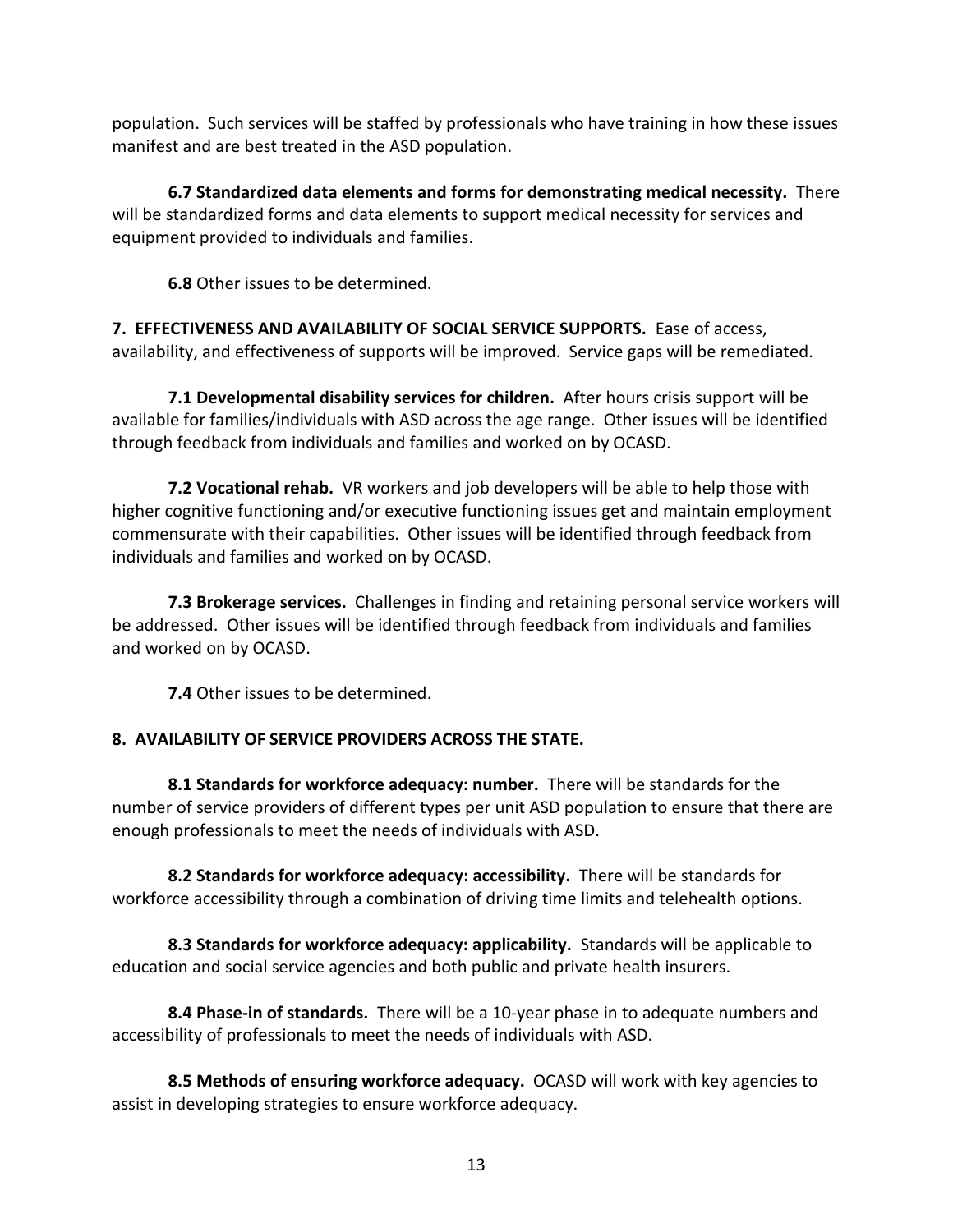**8.6 Periodic updating of workforce standards.** Workforce standards will be updated on a preset schedule to reflect changes in evidence-based ASD interventions.

**9. HOUSING.** Home modifications for safety will be supported through technical assistance and needs based financial assistance. There will be substantially greater availability and range of safe, supported, and low-income housing for individuals with disabilities, including ASD.

**9.1 Financial assistance for modification of childhood housing.** Sliding scale financial assistance will be available to families of children who need environmental modifications to keep their children safe and healthy.

**9.2 Housing availability: types of units.** There will be housing units with varying levels/types of support and environmental characteristics available to adults. In every county there will be options for such units to be integrated into community housing stock.

**9.3 Housing availability: cost.** Units for adults who need supported or environmentally altered units will be available on a sliding rental scale.

**9.4 Housing availability: accessibility.** Sufficient appropriate housing units will be available in all Oregon counties. Location of units will take into account public transportation and proximity to employment opportunities for those able to work.

**9.5 Individual housing plans.** At several predetermined points in time and at other times as necessary, individuals and their families will be offered the opportunity to work with a housing specialist to plan for the individual's short-term and long-term housing needs.

**9.6 State and local planning for the development of housing.** Individuals and family members will be invited to participate in state and local planning for the development of housing for autistics.

**9.7 Collaboration with commissions and advocacy organizations.** OCASD, other state commissions, the Oregon Housing Authority, and other advocacy organizations for individuals with developmental, physical, and mental health disabilities and disorders will collaborate to enhance housing opportunities for vulnerable Oregonians.

**10. CRIMINAL JUSTICE.** The criminal justice system will function more appropriately with respect to individuals with ASD and other mental and behavioral conditions in the following areas: (a) training for all personnel in the criminal justice system on how mental and behavioral health issues affect conduct, response to police/sheriff officers, and the behavior of incarcerated individuals; (b) initial police contact with individuals with mental and behavioral health issues; (c) screening for mental and behavioral health issues among arrested individuals; (d) appropriate standards for conviction, imprisonment, and alternatives to imprisonment for individuals with mental and behavioral health issues; (e) appropriate mental and behavioral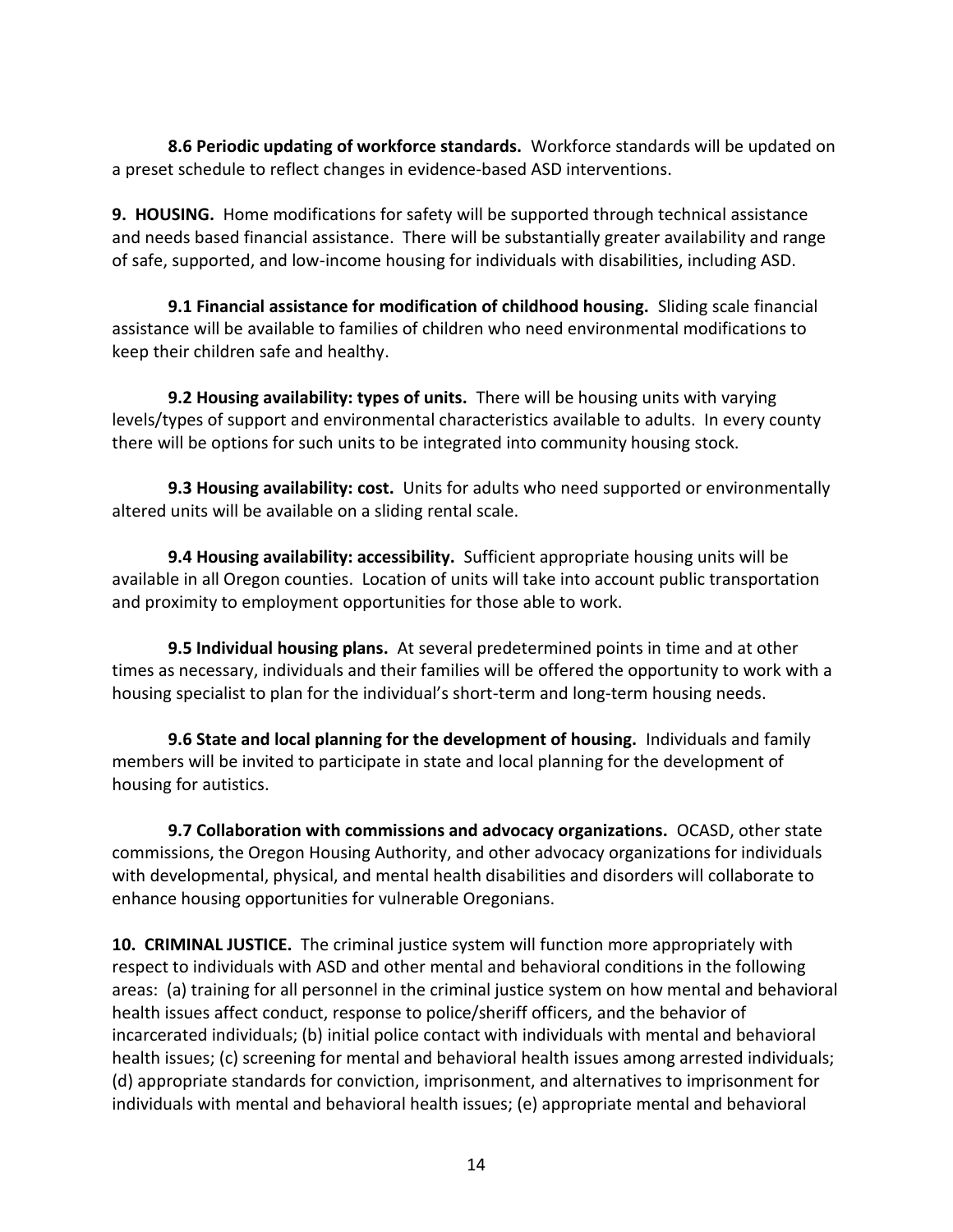health screening and services for those with mental and behavioral health issues in jails and prisons; (f) use of physical and chemical restraints and segregated housing/isolation for those in jails and prisons; and (g) appropriate transition services following release from jails and prisons.

 $\overline{a}$ 

2 **Rationale:** While humans and their brains develop throughout their lives, early experience not only affects subsequent brain development to a unique degree, but also lays the foundation for social, emotional, and cognitive functioning throughout life. Understanding these processes is critical to understanding all developmental disabilities, disorders arising from early childhood environmental disturbances, and the range of typical functioning both within a single culture and across cultures.

3 **Rationale:** health literacy principles affect the degree to which families, individuals, and other professionals can understand and make practical use of the information they need in order to respond to their child's or their ASD.

4 **Rationale:** A primary goal of all services aimed at individuals and their families is to support and develop their ability to navigate life with autism according to their own priorities. None of the existing service delivery silos (health care, education, social services) was created to focus on the full range of needs facing families and individuals trying to learn about ASD and how to get their needs met. Given that families and individuals are diverse in their starting points, informational and emotional needs, learning preferences, and time availability, in addition to cultural and linguistic diversity, there must be a range of high quality educational, service navigation, support, and coaching resources available.

<sup>5</sup> Care navigation services are now routinely provided to cancer patients. These services typically focus on health care alone. The need for such services is every bit as great for a complex neurodevelopmental disorder like ASD, which requires care coordination across multiple types of providers in multiple systems.

6 **Rationale:** As stated in the introduction, several aspects of ASD require the effective integration of services across existing silos of care (health care, education, and social services). What is less obvious to professionals who work within each silo is the degree to which the very strength they bring to their work, namely their expertise, is also a limitation, making it difficult from them to understand the broader context in which individuals and families experience and respond to ASD. This is not a personal shortcoming of a given professional, but a result of the scientific method itself and of the institutions that have been established to provide care and education, all of which were established in the mid-19<sup>th</sup> to the mid-20<sup>th</sup> centuries, when our understanding of human development and behavior was substantially different from what it is now.

All of the current health professions are grounded in biological and psychological research that has, over the course of the last two centuries, become increasingly specialized and reliant on the experimental method. The experimental method requires that variables of interest be isolated from other potentially confounding factors. Yet individuals and families live in a complex ecosystem full of confounding factors. Even if the sciences of human development and behavior were much further advanced than they now are, no single discipline trains its

<sup>1</sup> **Rationale:** Modern health, education, and social service professions are largely based on scientific disciplines that are themselves siloed and narrowly focused. The last two decades have produced a tremendous amount of biological and psychological research on human behavior that is directly relevant to successful interventions and education, not only for individuals with ASD, but also for individuals with other disabilities/disorders. Among the most significant findings are the degree to which different types of functioning are integrated throughout development and in producing behavior at any point in time. Of particular relevance to ASD are relatively recent findings on the importance, biology, and psychology of social emotional interaction. Yet current child development textbooks, for example those published by Pearson, continue to review development in silos (physical development, cognitive development, and social development), without any indication of how these areas of functioning affect each other either developmentally or at any given moment in time. Nor do they address how the nervous system functions to produce behavior. A basic understanding of psychology and of the nervous system that integrates all of the major domains of functioning are keystones to understanding the human beings that health, education, and social service professionals deal with every day.